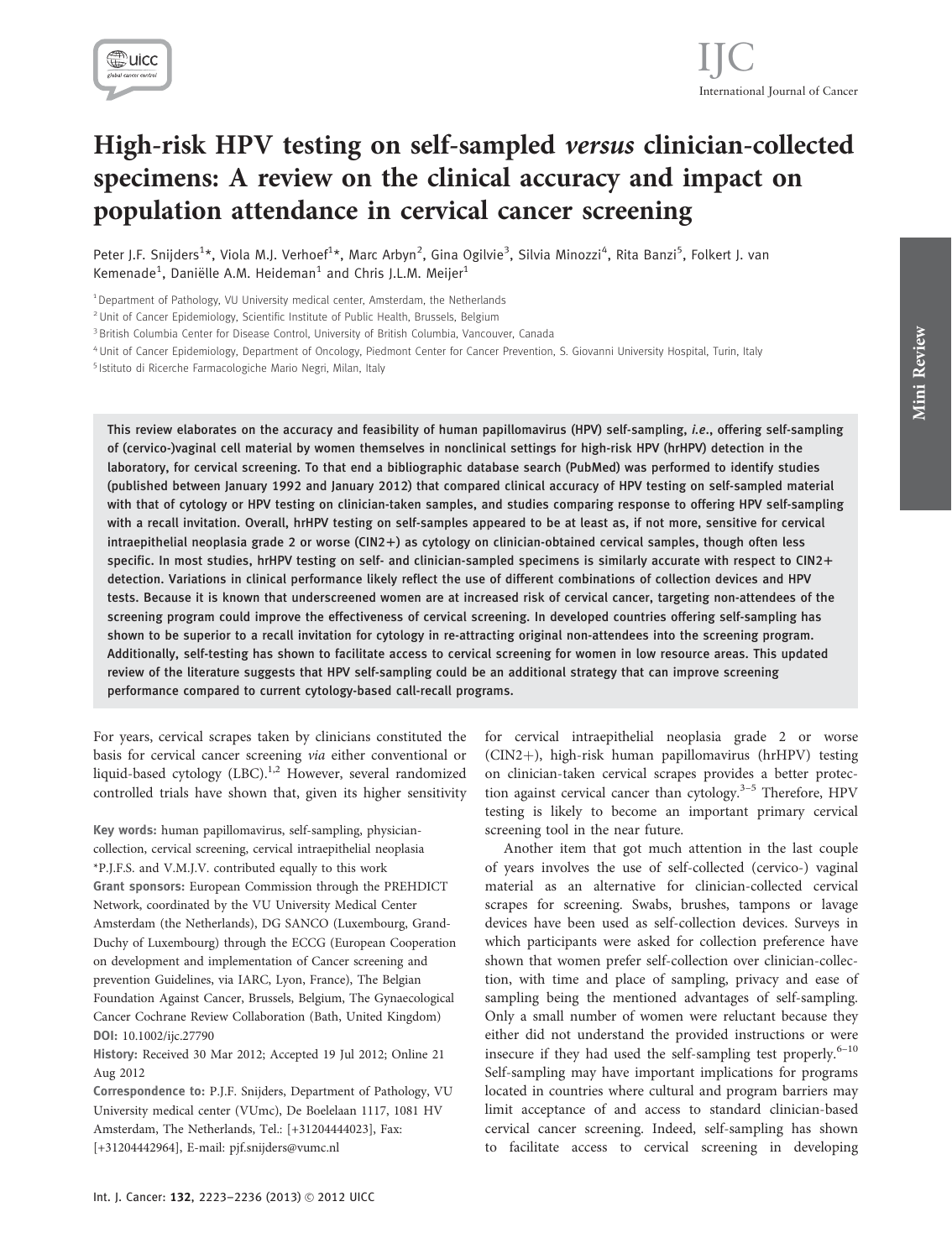regions $11-13$  and it may improve screening attendance in developed countries.<sup>14-22</sup>

However, adequate specimens for cytological assessment require clinicians to sample the cervical transformation zone. As such, self-collected (cervico-) vaginal samples are not suited for accurate cytological assessment, because of lower specimen quality (i.e., deficiency of sufficient ectocervical and/or endocervical cells).<sup>23,24</sup> Indeed, Garcia et al. found a deficiency of endocervical cells in 66% of the self-sampled material compared to 14% in clinician-obtained material.<sup>23</sup> As a consequence, the concordance between cytology on selfsampled specimens versus cervical smears taken by a clinician is poo $r^{23-27}$  and the sensitivity of cytology for high-grade cervical lesions is 23–77% lower when applied to self-samples compared to physician samples.<sup>23,25-27</sup> Thus, cytology is not an appropriate option for self-sampled specimens.

Many studies have instead addressed the use of self-collected samples for hrHPV analysis. Data have been summarized in previous meta-analyses and (systematic) reviews in which study parameters included concordance in hrHPV detection rates between self- versus clinician-collected samples through percent agreement and/or kappa values (i.e., no reference standard was set).<sup>6,7,28,29</sup> The range of HPV test positivity rates varied considerably across the various studies, most likely reflecting differences in geographical areas, study populations (screening versus referral), age range, collection devices used and type of HPV tests used.

In most studies, a moderate to good agreement, reported as concordance rate and/or kappa value, between hrHPV test positivity in self- and clinician-collected samples was found. For example, Petignat et al. found a high level of concordance between self- and clinician-sampling for the detection of hrHPV DNA ((kappa =  $0.66$ , 95% CI, 0.50-0.82). The pooled difference in the proportion of hrHPV DNA positivity rates between sampling methods (clinician versus self) was  $-0.4\%$  (95% CI,  $-4.4$  to 3.5%), indicating a similar hrHPV positivity rate in both types of samples. The authors concluded that self-sampling was as sensitive as clinicianobtained sampling to detect hrHPV DNA or overall HPV DNA.<sup>7</sup> Collectively, these data show that self-sampling is concordant with clinician-sampling in detecting hrHPV.

However, when considering self-sampling for screening or diagnostic purposes, it is most important to know how self-sampling performs with regard to relevant disease outcomes. Therefore, the objective of this literature review is to compare the accuracy and the impact on population attendance in cervical cancer screening on self-sampled versus clinician-collected specimens. More specifically, we assessed clinical accuracy of the HPV test on self-sampled material compared to cytology and HPV testing on clinician taken samples, and the effect of HPV self-sampling on screening coverage. The PICOS ( $P =$  patient, I  $\mu$  intervention, C = comparison, O = outcome, S = studies)<sup>30</sup> and the specific research questions are listed in Table 1.

For this purpose, we searched the PubMed database for relevant papers published between January 1992 and January Table 1. Research questions and PICOS

|  | Research questions: |  |
|--|---------------------|--|
|--|---------------------|--|

1. Is the clinical accuracy of hrHPV testing on self-collected samples comparable with cytology on clinician-taken samples to detect cervical intraepithelial neoplasia grade 2 or worse  $(CIN2+)$ ?

2. Is the clinical accuracy of hrHPV testing on self-collected samples comparable with hrHPV testing on clinician-taken samples to detect  $CIN2+?$ 

3. Does self-sampling increase the screening attendance compared to clinician-sampling?

#### $PICOS<sup>1</sup>$ :

P: Women in general population or women referred to a gynecologist (because of abnormal test results or gynecological symptoms) or mixed population

I: HPV test on self-sampled (cervico-) vaginal cells

C: HPV test or cytology test on cervical cells obtained by a clinician

O: Detection of CIN2+ lesions:

HPV on self-sample vs cytology on clinician-sample

HPV on self-sample vs HPV on clinician-sample

Attendance rate: HPV on self-sample vs cytology on cliniciansample

S: Cross-sectional studies

Cohort studies

Concomitant testing (self-sample and clinician-sample taken from the same women)

<sup>1</sup>P = patient, I = intervention, C = comparison, O = outcome, S = studies.

2012. The Medical subject Headings (MesH) of disease-specific terms (Papillomaviridae, Uterine Cervical Diseases, Uterine Cervical Dysplasia, Cervical Intraepithelial Neoplasia) and the free-text word ''HPV'' were identified and combined with test-specific terms (self care, self sample\*, self test\*, self collect\*, self exam\*). The search was not limited by the English language or by any study-design.

We included studies if we could use the reported data to answer our main research questions ( $n = 28$  in total) (Tables 2–5). Thereby, we added two studies which were not found in the electronic search strategy, but were considered relevant for our review by checking the references of the retrieved articles.12,27

## Comparison of the Accuracy of hrHPV Testing on Self-Collected Samples With Cytology on

## Clinician-Collected Samples for Detection of  $CIN2+$

Ten studies that have addressed the performance of hrHPV testing on self-samples in comparison with cytology on clini $cian-obtained$  cervical smears to detect  $CIN2+$  have been performed in either screening or referral populations (see Table 2 for an overview of studies describing concomitant testing). Since both hrHPV and disease prevalence differ between screening and referral populations, the results from both populations are discussed separately below.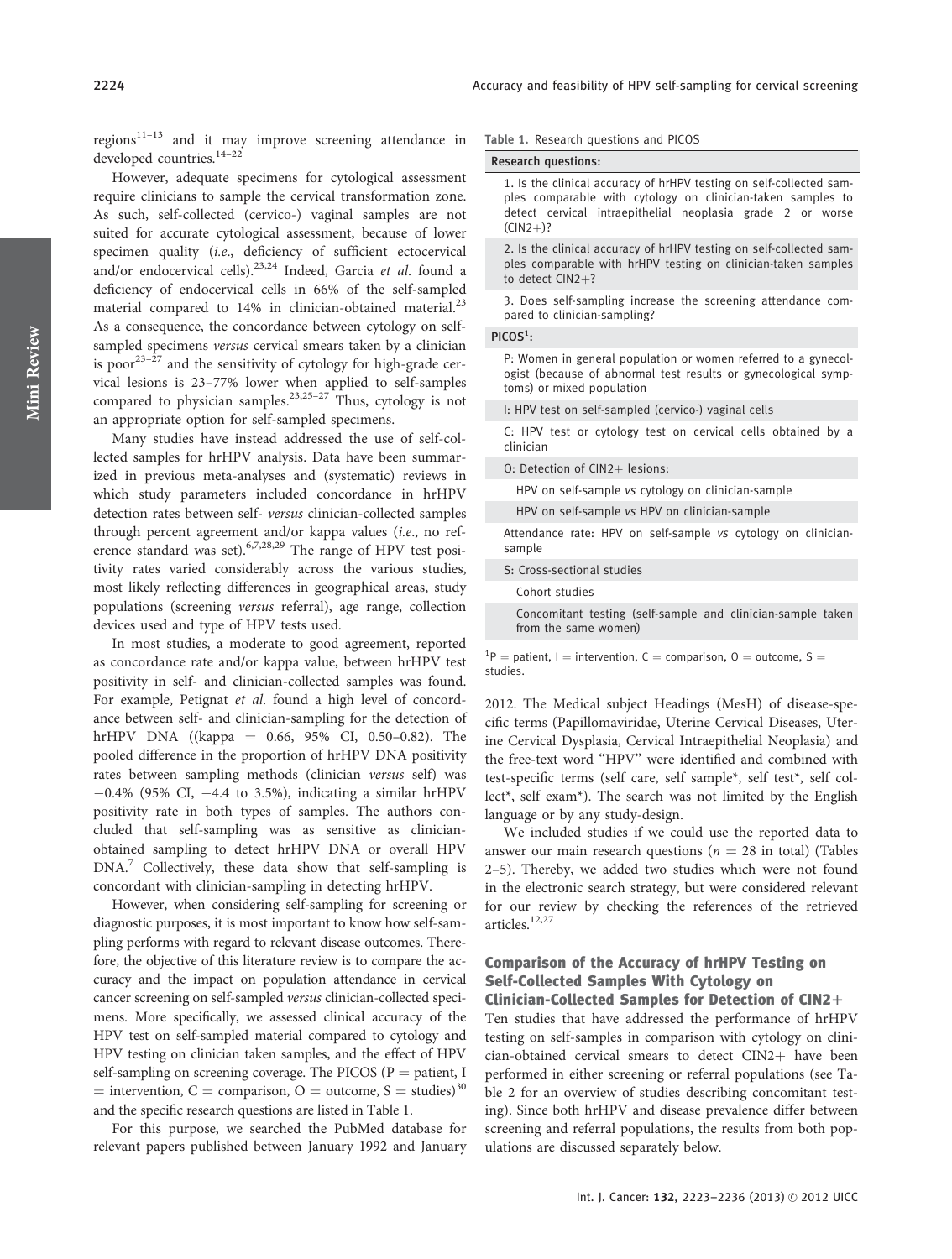| Table 2.                                         |                                               | Concomitant studies on diagnostic accuracy of hrHPV testing on self-samples versus cytology on clinician-collected samples to detect CIN2+ |                      |                                                                                                |                              |                                 |                           |                         |
|--------------------------------------------------|-----------------------------------------------|--------------------------------------------------------------------------------------------------------------------------------------------|----------------------|------------------------------------------------------------------------------------------------|------------------------------|---------------------------------|---------------------------|-------------------------|
| Study                                            | Participants and setting                      | ce standard<br>Referen                                                                                                                     | HPV test             | Method (self<br>vs clinician)                                                                  | $S$ ensitivity $^{1}$<br>(%) | $\mathsf{Specificity}^1$<br>(%) | PPV %                     | NPV %                   |
| Wright <i>et al.</i><br>$(2000)^{31}$            | 1365 healthy subjects<br>(community)          | Colposcopy (all women<br>of any screening tests)<br>with abnormal results                                                                  | HR <sub>HC2</sub>    | conventional cytology:<br>Combispatula for<br>Dacron swab vs<br>Accellon                       | Self: 66.1                   | Self: 81.4 <sup>2</sup>         | Self: 13.2 <sup>2</sup>   | Self: 98.2 <sup>2</sup> |
|                                                  |                                               |                                                                                                                                            |                      | $1. \geq ASCUS$                                                                                | Clin 1: 67.9                 | Clin $1:86.4^2$                 | Clin 1: 17.8 <sup>2</sup> | Clin 1: $98.4^2$        |
|                                                  |                                               |                                                                                                                                            |                      | $2. \geq$ LSIL                                                                                 | Clin 2: 60.7                 | Clin 2: $95.92$                 | Clin 2: $39.1^2$          | Clin 2: $98.3^2$        |
| Sellors et al.<br>$(2000)^{32}$                  | (colposcopy clinic)<br>200 women              | Colposcopy (all women)                                                                                                                     | HR HC <sub>2</sub>   | spatula & endocervical<br>brush for conventional<br>Vaginal Dacron<br>swab vs Ayre<br>cytology | Self: 86                     | Self: 54                        | Self: 43                  | Self:91                 |
|                                                  |                                               |                                                                                                                                            |                      |                                                                                                | Clin: 78                     | Clin: 81                        | Clin: 63                  | Clin: 90                |
| Belinson et al.<br>(2001) <sup>33</sup>          | subjects (community)<br>1,997 healthy         | Colposcopy (all women)                                                                                                                     | HR HC <sub>2</sub>   | for liquid-based cytology:<br>Dacron swab vs cervical<br>brush & plastic spatula               | Self: 82.6                   | Self: 85.9                      | Self: 20.9                | Self: 99.1              |
|                                                  |                                               |                                                                                                                                            |                      | $1. \geq$ ASCUS                                                                                | Clin 1: 94.2;<br>p < 0.025   | Clin 1: 77.8                    | Clin 1: 16.0              | Clin 1: 99.7            |
|                                                  |                                               |                                                                                                                                            |                      | $2. \geq$ LSIL                                                                                 | Clin 2: 87.2                 | Clin 2: 93.6                    | Clin 2: 37.9              | Clin 2: 99.4            |
| Nobbenhuis <i>et al.</i><br>(2002) <sup>26</sup> | (colposcopy clinic)<br>71 women               | Colposcopy (all women)                                                                                                                     | $HR GPS+$<br>$6+PCR$ | Lavage vs cervical brush                                                                       | Self: 81                     | Self: 68                        | Self: 70                  | Self: 79                |
|                                                  |                                               |                                                                                                                                            |                      |                                                                                                | <b>Clin: 100</b>             | Clin: 39                        | Clin: 59                  | <b>Clin: 100</b>        |
| Belinson et al.<br>(2003) <sup>34</sup>          | subjects (community)<br>8,497 healthy         | and/or cytology results)<br>Colposcopy (all women<br>with abnomal HPV                                                                      | HR <sub>HC2</sub>    | Vaginal conical brush vs<br>Rovex liquid based<br>cytology:                                    | Self: 87.5                   | Self: 77.2                      | Self: 15.1 <sup>2</sup>   | Self: 99.3 <sup>2</sup> |
|                                                  |                                               |                                                                                                                                            |                      | $1. \geq$ ASCUS                                                                                | Clin 1: 88.3;<br>$p = 0.815$ | Clin 1: 81.2;<br>p < 0.001      | Clin 1: $17.9^2$          | Clin $1: 99.3^2$        |
|                                                  |                                               |                                                                                                                                            |                      | $2. \geq$ LSIL                                                                                 | Clin 2: 78.4;<br>$p = 0.001$ | Clin 2: 93.2                    | Clin 2: $34.6^2$          | Clin 2: $98.9^2$        |
| Salmeron <i>et al.</i><br>(2003) <sup>35</sup>   | 7,732 healthy subjects<br>(screening program) | cytology results)<br>Colposcopy (all women<br>with abnomal HPV<br>and/or                                                                   | HR HC <sub>2</sub>   | Dacron swab vs Dentilab<br>for conventional cytology<br>cytobrush + spatula                    | Self: 71.3                   | Self: 89.2                      | Self: 9.1                 | Self: 99.6              |
|                                                  |                                               |                                                                                                                                            |                      |                                                                                                | Clin: 59.4                   | Clin: 98.3                      | Clin: 36.1                | Clin: 99.5              |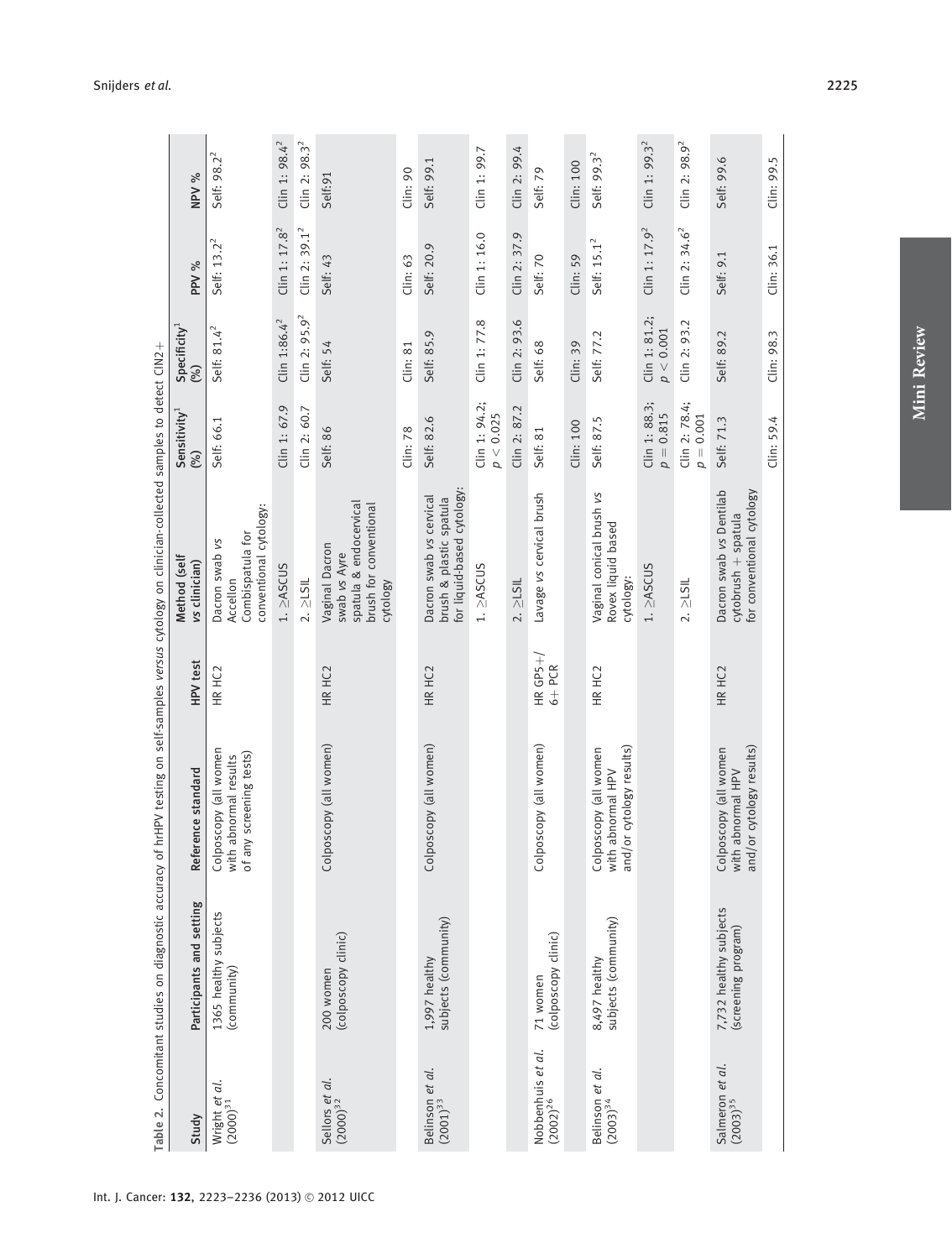| Study                                                      | Participants and setting                                                                                                                          | Reference standard                                                     | HPV test                       | Method (self<br>vs clinician)                                                          | $Sensitivity1$ (%)       | $S$ pecificity <sup>1</sup><br>(%) | PPV %                   | NPV %                   |
|------------------------------------------------------------|---------------------------------------------------------------------------------------------------------------------------------------------------|------------------------------------------------------------------------|--------------------------------|----------------------------------------------------------------------------------------|--------------------------|------------------------------------|-------------------------|-------------------------|
| Brink et al.<br>$(2006)^{27}$                              | and 32 healthy volunteers<br>64 symptomatic women<br>(gynecological clinic)                                                                       | and the volunteers)<br>Colposcopy (all referred<br>women               | $HRGP$ 5+<br>$6+PCR$           | Cervico-vaginal lavage vs<br>cervical brush for liquid<br>based cytology               | Self: 91.9               | Self: 45.6 <sup>2</sup>            | Self: 52.3 <sup>2</sup> | Self: 89.7 <sup>2</sup> |
|                                                            |                                                                                                                                                   |                                                                        |                                |                                                                                        | Clin: 83.8;<br>$p = 0.5$ | Clin: $50.02$                      | Clin: $51.72$           | Clin: $82.9^2$          |
| Szarewski et al.<br>$(2007)^{36}$                          | family planning clinic)<br>(screening program or<br>920 healthy subjects                                                                          | and/or cytology results)<br>Colposcopy (all women<br>with abnormal HPV | HR <sub>HC2</sub>              | Cotton swab vs pointed<br>spatula & endocervical<br>brush for conventional<br>cytology | Self: 81.0               | Self: 82.2                         | Self: 9.6               | Self: 99.5              |
|                                                            |                                                                                                                                                   |                                                                        |                                |                                                                                        | Clin: 81.0               | Clin: 96.2                         | Clin: 33.3              | Clin: 99.5              |
| Bhatla et al.<br>$(2009)^{37}$                             | 546 symptomatic women<br>(gynecological clinic)                                                                                                   | Colposcopy (all women)                                                 | HR HC2 and<br>PGMY09<br>11 PCR | conventional cytology:,<br>endocervical brush &<br>Vaginal brush vs<br>spatula for     | HC <sub>2</sub>          | HC <sub>2</sub>                    | HC <sub>2</sub>         | HC <sub>2</sub>         |
|                                                            |                                                                                                                                                   |                                                                        |                                |                                                                                        | Self: 80.0               | Self: 88.1                         | Self: 36.4              | Self: 98.1              |
|                                                            |                                                                                                                                                   |                                                                        |                                |                                                                                        | PCR                      | PCR                                | PCR                     | PCR                     |
|                                                            |                                                                                                                                                   |                                                                        |                                |                                                                                        | Self: 82.5               | Self: 93.6                         | Self: 52.4              | Self: 98.4              |
|                                                            |                                                                                                                                                   |                                                                        |                                | $1. \geq ASCUS$                                                                        | Clin 1: 77.5             | Clin 1: 87.3                       | Clin 1: 34.1            | Clin 1: 97.9            |
|                                                            |                                                                                                                                                   |                                                                        |                                | $2. \geq$ LSIL                                                                         | Clin 2: 70.0             | Clin 2: 94.7                       | Clin 2: 52.8            | Clin 2: 97.4            |
| Dijkstra et al.<br>unpublished<br>$(2012)^{38}$ ;<br>data) | 135 symptomatic women                                                                                                                             | Colposcopy (all women)                                                 | $HR GP 5+$<br>$6+PCR$          | liquid based cytology<br>Vaginal brush vs<br>Cervex-Brush for                          | Self: 93.0               | Self: 51.1                         | Self: 37.1 <sup>2</sup> | Self: 86.7 <sup>2</sup> |
|                                                            |                                                                                                                                                   |                                                                        |                                |                                                                                        | Clin: 90.7               | Clin: 28.3                         | Clin: $47.12$           | Clin: $94.0^2$          |
|                                                            | Abbreviations: Self = self-collected specimen tested on hrHPV;<br><sup>1</sup> When reported P values are given. <sup>2</sup> Authors calculation | Clin = clinician-collected specimen tested by cytology.                |                                |                                                                                        |                          |                                    |                         |                         |

Table 2. (Continued) Table 2. (Continued)

Mini Review

Mini Review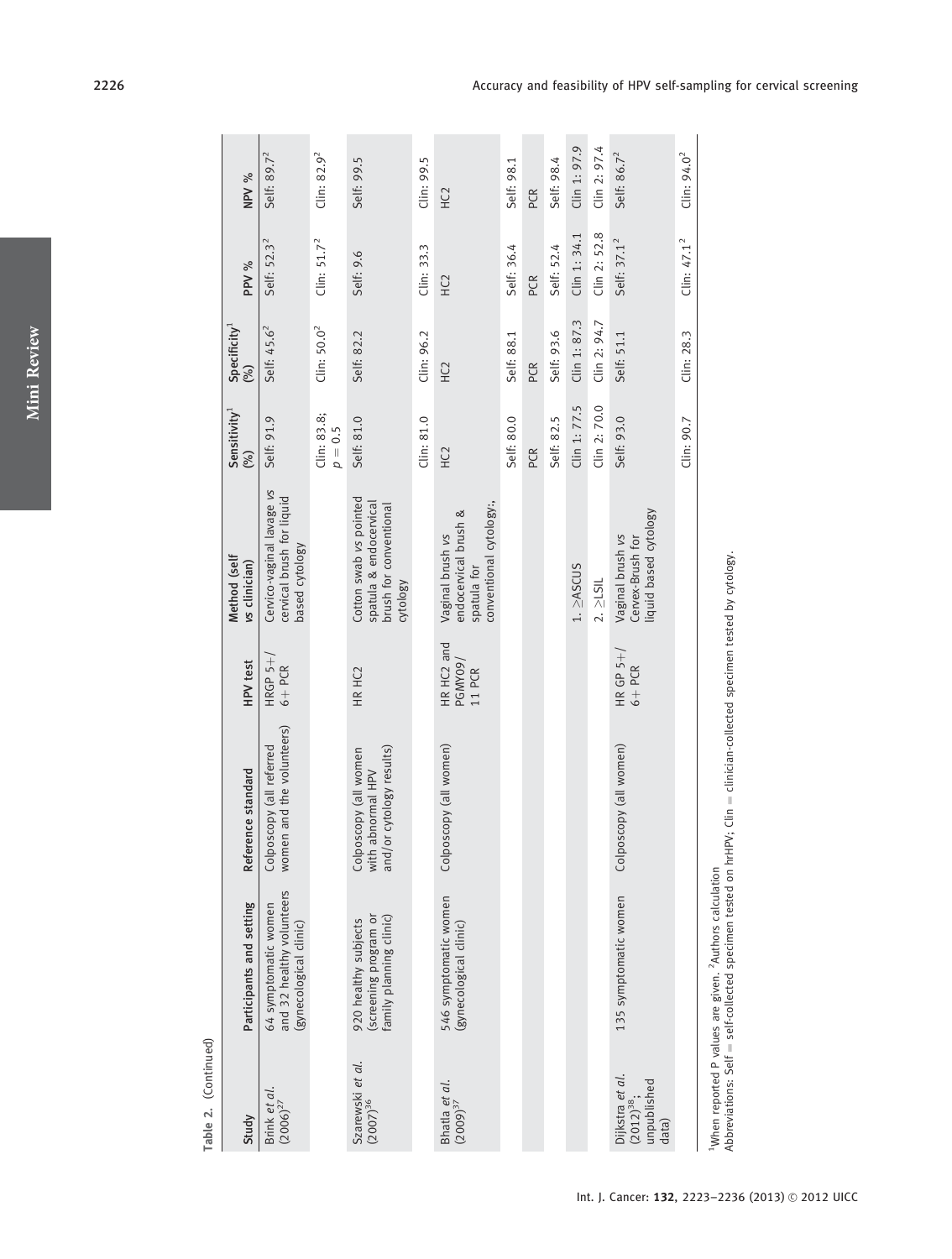| HR <sub>HC2</sub><br>HR <sub>HC2</sub> | (all women                             | with abnormal HPV<br>Colposcopy<br>Colposcopy                                                                                                                                                                                                                                                | subjects (screening<br>8,497 healthy<br>7732 healthy<br>(community)<br>subjects<br>program)              |
|----------------------------------------|----------------------------------------|----------------------------------------------------------------------------------------------------------------------------------------------------------------------------------------------------------------------------------------------------------------------------------------------|----------------------------------------------------------------------------------------------------------|
|                                        | HR <sub>HC2</sub><br>HR <sub>HC2</sub> | and at random (5%) with<br>HPV negative and normal<br>and/or cytology results)<br>and/or cytology results)<br>(all women<br>(all women<br>and/or cytology results<br>histology (all women)<br>with abnormal HPV<br>with abnormal HPV<br>cytology results)<br>and<br>Colposcopy<br>Colposcopy | family planning clinic<br>878 healthy subjects<br>920 healthy subjects<br>screening program<br>community |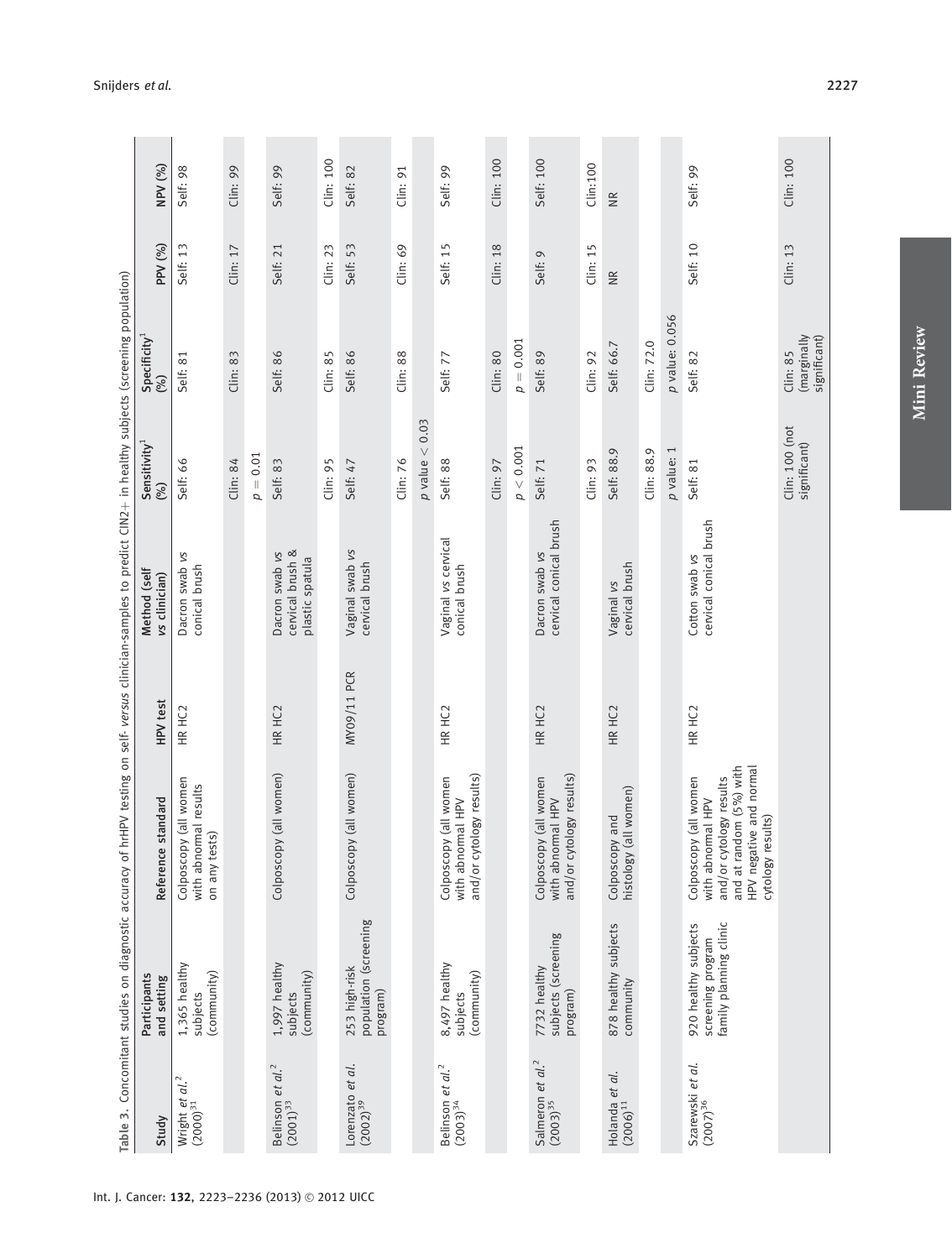| \p\ninin\}\\$\nan\}\\$\                              |                                          |                                                                                                                                                                                                                                                                                                                                                             |                                 |                                                           |                                  |                                  |                         |                          |
|------------------------------------------------------|------------------------------------------|-------------------------------------------------------------------------------------------------------------------------------------------------------------------------------------------------------------------------------------------------------------------------------------------------------------------------------------------------------------|---------------------------------|-----------------------------------------------------------|----------------------------------|----------------------------------|-------------------------|--------------------------|
| Study                                                | Participants<br>and setting              | Reference standard                                                                                                                                                                                                                                                                                                                                          | HPV test                        | Method (self<br>vs clinician)                             | Sensitivity <sup>1</sup><br>(%)  | Specificity <sup>1</sup><br>(%)  | PPV (%)                 | NPV (%)                  |
| Qiao et al.<br>$(2008)^{12}$                         | 2,388 healthy<br>(community)<br>subjects | (all women)<br>Colposcopy                                                                                                                                                                                                                                                                                                                                   | careHPV                         | cervical brush<br>Vaginal vs                              | Self: 72.9                       | Self: 87.7                       | Self: 15.1              | Self: 99.1               |
|                                                      |                                          |                                                                                                                                                                                                                                                                                                                                                             |                                 |                                                           | Clin: 84.3                       | Clin: 87.5                       | Clin: 16.9              | Clin: 99.5               |
|                                                      |                                          |                                                                                                                                                                                                                                                                                                                                                             |                                 |                                                           | (AUC ROC curve)<br>p value: 0.06 | p value: 0.06<br>(AUC ROC curve) |                         |                          |
| Belinson et al.<br>$(2010)^{40}$                     | 2,625 healthy<br>(community)<br>subjects | and/or cytology results)<br>(all women<br>with abnormal HPV<br>Colposcopy                                                                                                                                                                                                                                                                                   | HC <sub>2</sub>                 | cervical brush<br>Vaginal vs                              | Self: 80.9                       | Self: 88.6                       | Self: 11.4 <sup>3</sup> | Self: 99.6 <sup>3</sup>  |
|                                                      |                                          |                                                                                                                                                                                                                                                                                                                                                             |                                 |                                                           | Clin: 97.9                       | Clin: 90.2                       | Clin: $15.4^3$          | Clin: 100.0 <sup>3</sup> |
|                                                      |                                          |                                                                                                                                                                                                                                                                                                                                                             |                                 |                                                           | $p = 0.008$                      | $p = 0.001$                      |                         |                          |
| Belinson <i>et al.</i> <sup>4</sup><br>$(2011)^{41}$ | 8,556 healthy<br>(community)<br>subjects | and/or cytology results)<br>(all women<br>with abnormal HPV<br>Colposcopy                                                                                                                                                                                                                                                                                   | MALDI-TOF assay<br>Cervista and | (POI/NIH or brush)<br>/s cervical brush<br>Vaginal sample | Cervista                         | Cervista                         | Cervista                | Cervista                 |
|                                                      |                                          |                                                                                                                                                                                                                                                                                                                                                             |                                 |                                                           | Self: 70.9                       | Self: 86.1                       | Self: 7.93              | Self: 99.43              |
|                                                      |                                          |                                                                                                                                                                                                                                                                                                                                                             |                                 |                                                           | Clin: 95.0                       | Clin: 90.3                       | Clin: 14.13             | Clin: 99.93              |
|                                                      |                                          |                                                                                                                                                                                                                                                                                                                                                             |                                 |                                                           | $p = 0.0001$                     | p < 0.001                        |                         |                          |
|                                                      |                                          |                                                                                                                                                                                                                                                                                                                                                             |                                 |                                                           | MALDI-TOF                        | MALDI-TOF                        | MALDI-TOF               | MALDI-TOF                |
|                                                      |                                          |                                                                                                                                                                                                                                                                                                                                                             |                                 |                                                           | Self: 94.3                       | Self: 87.63                      | Self: 11.33             | Self: 99.93              |
|                                                      |                                          |                                                                                                                                                                                                                                                                                                                                                             |                                 |                                                           | Clin: 94.3                       | Clin: 89.4                       | Clin: 13.03             | Clin: 99.93              |
|                                                      |                                          |                                                                                                                                                                                                                                                                                                                                                             |                                 |                                                           | 1.0<br>$\frac{1}{\rho}$          | p < 0.001                        |                         |                          |
| reported.                                            |                                          | <sup>1</sup> When reported P values are given. <sup>2</sup> Calculations drafted from the systematic review of Stewart <i>et al (</i> 200 <i>7</i> ). <sup>3</sup> Authors calculations. "Data on diagnostic accuracy to detect CIN 3+ lesion were<br>Abbreviations: NR = not reported, Self = self-collected specimen, Clin= clinician-collected specimen. |                                 |                                                           |                                  |                                  |                         |                          |

Table 3. (Continued) Table 3. (Continued)

Mini Review

Mini Review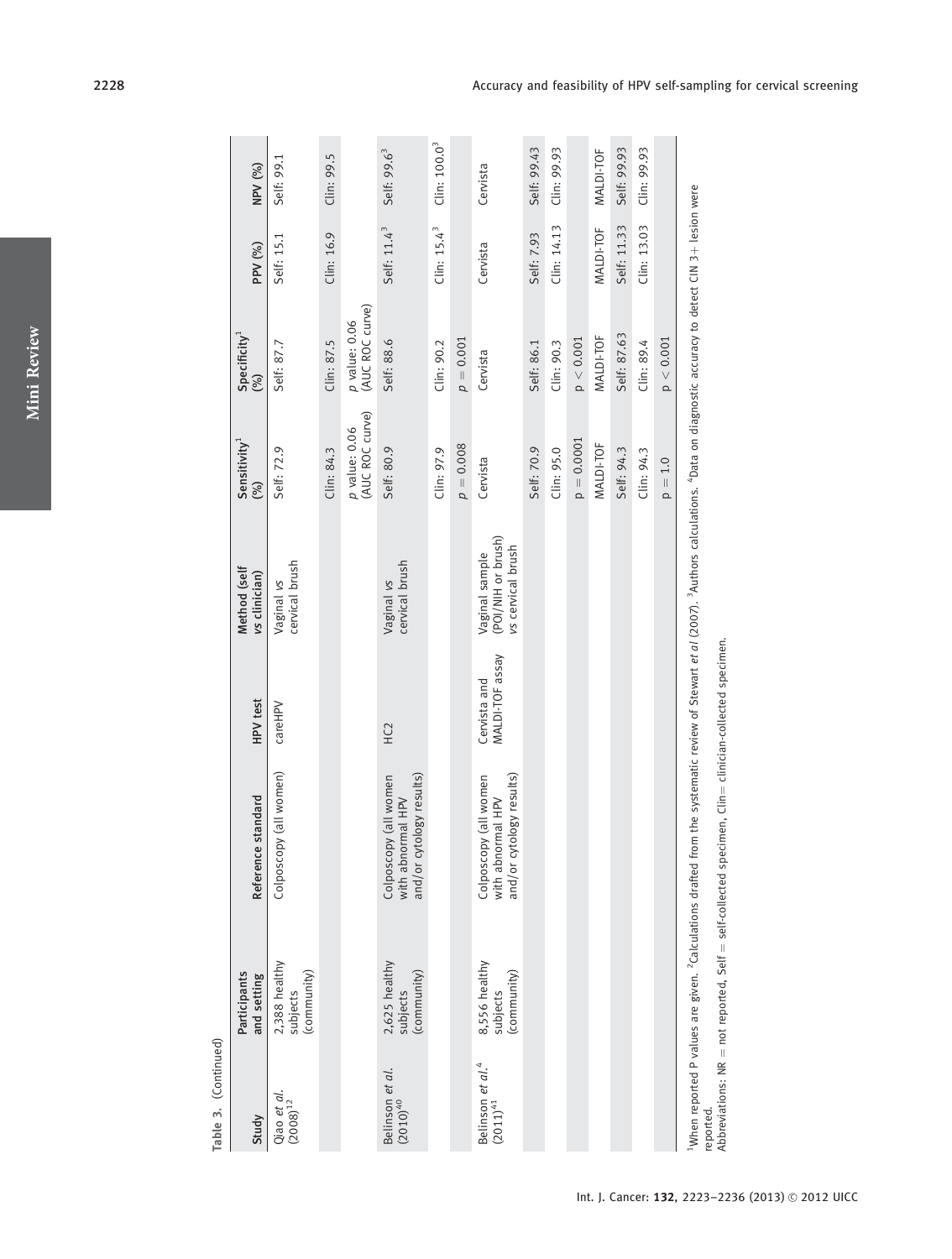|                                                                        |                    | Concomitant studies on diagnostic accuracy of hrHPV testing on self- versus clinician-samples to predict CIN2+ in referral population |                               |                                 |                         |                         |
|------------------------------------------------------------------------|--------------------|---------------------------------------------------------------------------------------------------------------------------------------|-------------------------------|---------------------------------|-------------------------|-------------------------|
| Reference<br>standard                                                  | HPV test           | Method (self<br>vs clinician)                                                                                                         | Sensitivity <sup>1</sup><br>ි | Specificity <sup>1</sup><br>(%) | PPV (%)                 | NPV (%)                 |
| (all women)<br>Colposcopy                                              | PCR (11 types)     | Lavage vs lavage                                                                                                                      | Self: 100                     | Self: 14                        | Self: 54                | Self: 100               |
|                                                                        |                    |                                                                                                                                       | Clin: 100                     | Clin: 29                        | Clin: 58                | Clin: 100               |
| Colposcopy<br>(all women)                                              | HR HC <sub>2</sub> | cervical brush<br>Vaginal vs                                                                                                          | Self: 92                      | Self: 62 <sup>3</sup>           | Self: NR                | Self: NR                |
|                                                                        |                    |                                                                                                                                       | Clin: 92 (NS)                 | Clin: $72^3$                    | Clin: NR                | Clin: NR                |
| Colposcopy<br>(all women)                                              | HR HC2             | Vaginal (1), vulvar<br>specimen (3) vs<br>(2) swab, urine<br>cervical brush                                                           | Self (1): 86                  | Self (1): 54                    | Self (1): 43            | Self (1):91             |
|                                                                        |                    |                                                                                                                                       | Self (2): 62                  | Self (2): 63                    | Self (2): 40            | Self (2): 80            |
|                                                                        |                    |                                                                                                                                       | Self (3): 45                  | Self (3): 70                    | Self (3): 38            | Self (3): 76            |
|                                                                        |                    |                                                                                                                                       | Clin: 98                      | Clin: 52                        | Clin: 46                | Clin: 99                |
| (all women)<br>Colposcopy                                              | HR $GP5+/6+PCR$    | cervical brush<br>Lavage vs                                                                                                           | Self: 81                      | Self: 68                        | Self: 70                | Self: 79                |
|                                                                        |                    |                                                                                                                                       | Clin: 91                      | Clin: 42                        | Clin: 58                | Clin: 84                |
| Colposcopy<br>(all women)                                              | PGMY09/11 PCR      | Vaginal brush vs.<br>cervical brush                                                                                                   | Self: 49                      | Self: 73                        | Self: 44                | Self: 77                |
| Colposcopy<br>(all women)                                              | HPVDNAChip         | Vaginal swab vs.<br>cervical brush                                                                                                    | Self: 90.5                    | Self: 29.0                      | Self: 41.3              | Self: 84.6              |
|                                                                        |                    |                                                                                                                                       | Clin: 88.1                    | Clin: 32.9                      | Clin: 42.1              | Clin: 83.3              |
| Colposcopy<br>(all women)                                              | HPV 16 PCR         | (device not reported)<br>Vaginal cytobrush vs<br>cervical cytobrush                                                                   | Self: 67.4 <sup>6</sup>       | Self: 84.6°                     | Self: 82.9 <sup>6</sup> | Self: 70.2 <sup>6</sup> |
|                                                                        |                    |                                                                                                                                       | Clin: $72.1^6$                | Clin: $87.26$                   | Clin: 86.1 <sup>6</sup> | Clin: $73.9^6$          |
| women plus<br>Colposcopy<br>(all referral<br>cytology +<br>volunteers) | HR $GP5+/6++PCR$   | lavage vs cervical<br>Cervico-vaginal<br>brush                                                                                        | Self: 92                      | Self: 46                        | Self: 52 <sup>3</sup>   | Self: 90 <sup>3</sup>   |
|                                                                        |                    |                                                                                                                                       | Clin. 95                      | Clin: 46                        | Clin: $553$             | Clin:93 <sup>3</sup>    |
|                                                                        |                    |                                                                                                                                       | p value: 1.0                  | $1.0$<br>$p =$                  |                         |                         |
|                                                                        |                    |                                                                                                                                       |                               |                                 |                         |                         |

 $\mathbf{r}$ 

 $\sim$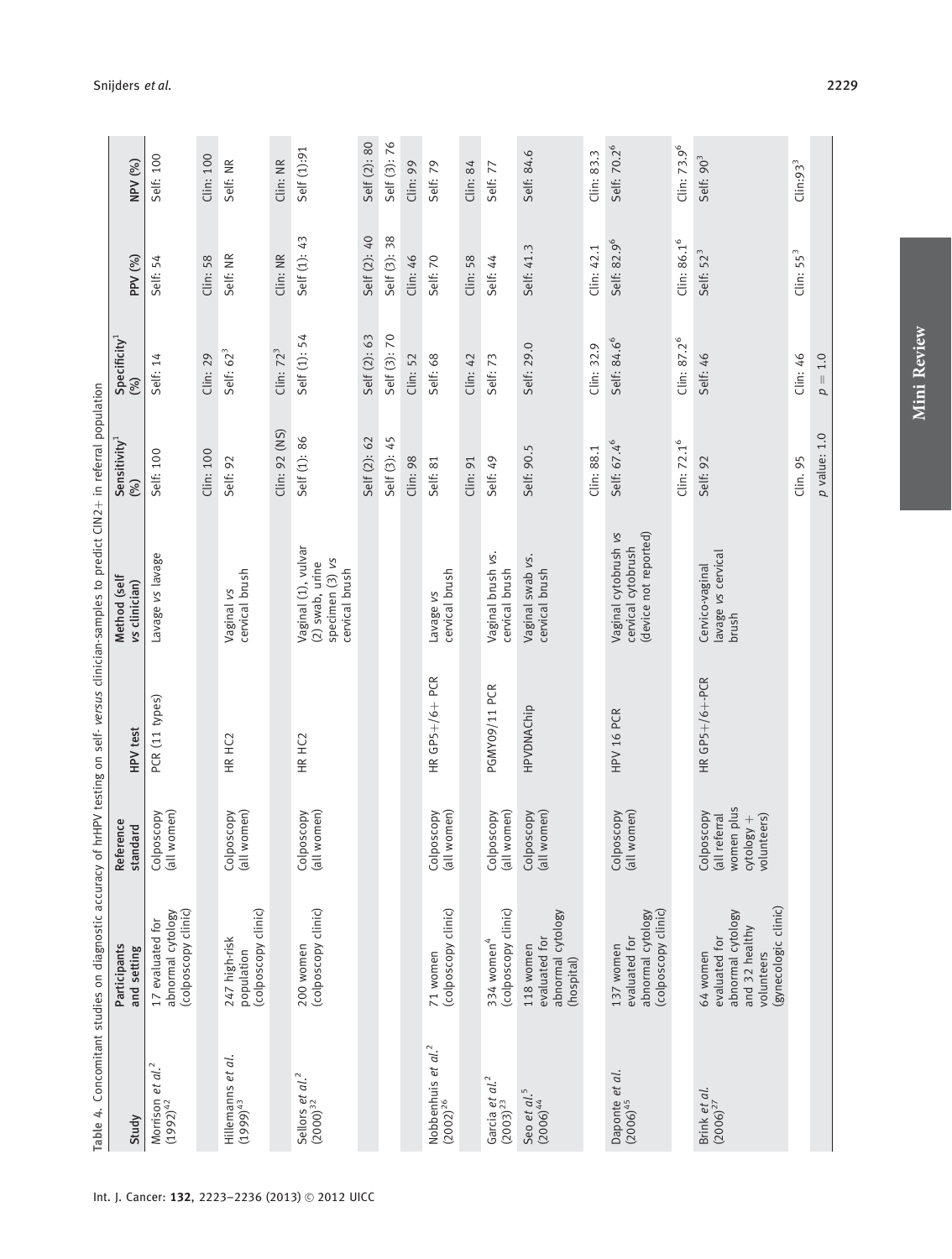| Table 4. (Continued)                            |                                                                                                     |                           |                                         |                                                                                                                                                                                                                                                                                     |                                 |                                 |                         |                         |
|-------------------------------------------------|-----------------------------------------------------------------------------------------------------|---------------------------|-----------------------------------------|-------------------------------------------------------------------------------------------------------------------------------------------------------------------------------------------------------------------------------------------------------------------------------------|---------------------------------|---------------------------------|-------------------------|-------------------------|
| Study                                           | Participants<br>and setting                                                                         | Reference<br>standard     | HPV test                                | Method (self<br>vs clinician)                                                                                                                                                                                                                                                       | Sensitivity <sup>1</sup><br>(%) | ${\sf Specificity}^1$<br>$(\%)$ | PPV (%)                 | NPV (%)                 |
| Bhatla <i>et al</i> .<br>(2009) <sup>37</sup>   | 546 symptomatic<br>(gynecological<br>women<br>clinic)                                               | Colposcopy<br>(all women) | PGMY09/11 PCR<br>HR HC2 and             | brush (PCR or HC2)<br>Vaginal vs cervical                                                                                                                                                                                                                                           | PCR                             | PCR                             | PCR                     | PCR                     |
|                                                 |                                                                                                     |                           |                                         |                                                                                                                                                                                                                                                                                     | Self: 82.5                      | Self: 93.6                      | Self: 52.4              | Self: 98.4              |
|                                                 |                                                                                                     |                           |                                         |                                                                                                                                                                                                                                                                                     | Clin: 87.5                      | Clin: 93.2                      | Clin: 52.2              | Clin: 98.9              |
|                                                 |                                                                                                     |                           |                                         |                                                                                                                                                                                                                                                                                     | HC <sub>2</sub>                 | HC2                             | HC <sub>2</sub>         | HC <sub>2</sub>         |
|                                                 |                                                                                                     |                           |                                         |                                                                                                                                                                                                                                                                                     | Self: 80.0                      | Self: 88.1                      | Self: 36.4              | Self: 98.1              |
|                                                 |                                                                                                     |                           |                                         |                                                                                                                                                                                                                                                                                     | Clin: 90.0                      | Clin: 91.7                      | Clin: 48.0              | Clin: 99.1              |
| Twu et al. <sup>5</sup><br>(2011) <sup>46</sup> | (colposcopy clinic)<br>abnormal cytology<br>evaluated for<br>252 women<br>or abnormal<br>colposcopy | Colposcopy<br>(all women) | $n$ ested GP5+/<br>MY11/MY09<br>$6+PCR$ | cervical brush<br>Vaginal vs                                                                                                                                                                                                                                                        | Self: 75.0                      | Self: 75.8 <sup>3</sup>         | Self: 17.4 <sup>3</sup> | Self: 97.8 <sup>3</sup> |
|                                                 |                                                                                                     |                           |                                         |                                                                                                                                                                                                                                                                                     | Clin: 87.5                      | Clin: $73.7^{3}$                | Clin: $18.4^3$          | Clin: 98.9 <sup>3</sup> |
|                                                 |                                                                                                     |                           |                                         |                                                                                                                                                                                                                                                                                     | $p = 0.48$                      |                                 |                         |                         |
| Dijkstra et al.<br>$(2012)^{38}$                | (gynecologic clinic)<br>135 symptomatic<br>women                                                    | Colposcopy<br>(all women) | HR GP5 $+$ /<br>$6 + -PCR$              | cervical brush<br>Vaginal vs                                                                                                                                                                                                                                                        | Self: 93.0                      | Self: 51.1                      | Self: 47.1 <sup>3</sup> | Self: 94.0 <sup>3</sup> |
|                                                 |                                                                                                     |                           |                                         |                                                                                                                                                                                                                                                                                     | Clin: 90.7                      | Clin: 51.2                      | Clin: $46.4^{3}$        | Clin: $92.2^3$          |
|                                                 |                                                                                                     |                           |                                         | <sup>1</sup> When reported <i>p</i> values are given. <sup>2</sup> Calculations drafted from the systematic review of Stewart <i>et al.</i> (2007). <sup>3</sup> Authors calculations. "population not clear. <sup>5</sup> Data on diagnostic accuracy to detect CIN<br>3+ lesion w |                                 |                                 |                         |                         |

של השיטו יו או באו ביו או ביו או ביו או ביו או ביו או ביו או ביו או ביו או באו או באו ביו או באו לא באו הם לא<br>Abbreviations: Self = self-collected specimen, Clin = clinician-collected specimen, NR = not reported, NS = no Abbreviations: Self = self-collected specimen, Clin = clinician-collected specimen, NR = not reported, NS = not significant. 3+ lesion were reported. <sup>6</sup>Reported for CIN 2 and CIN 3 lesions, not carcinomas.

Mini Review

Mini Review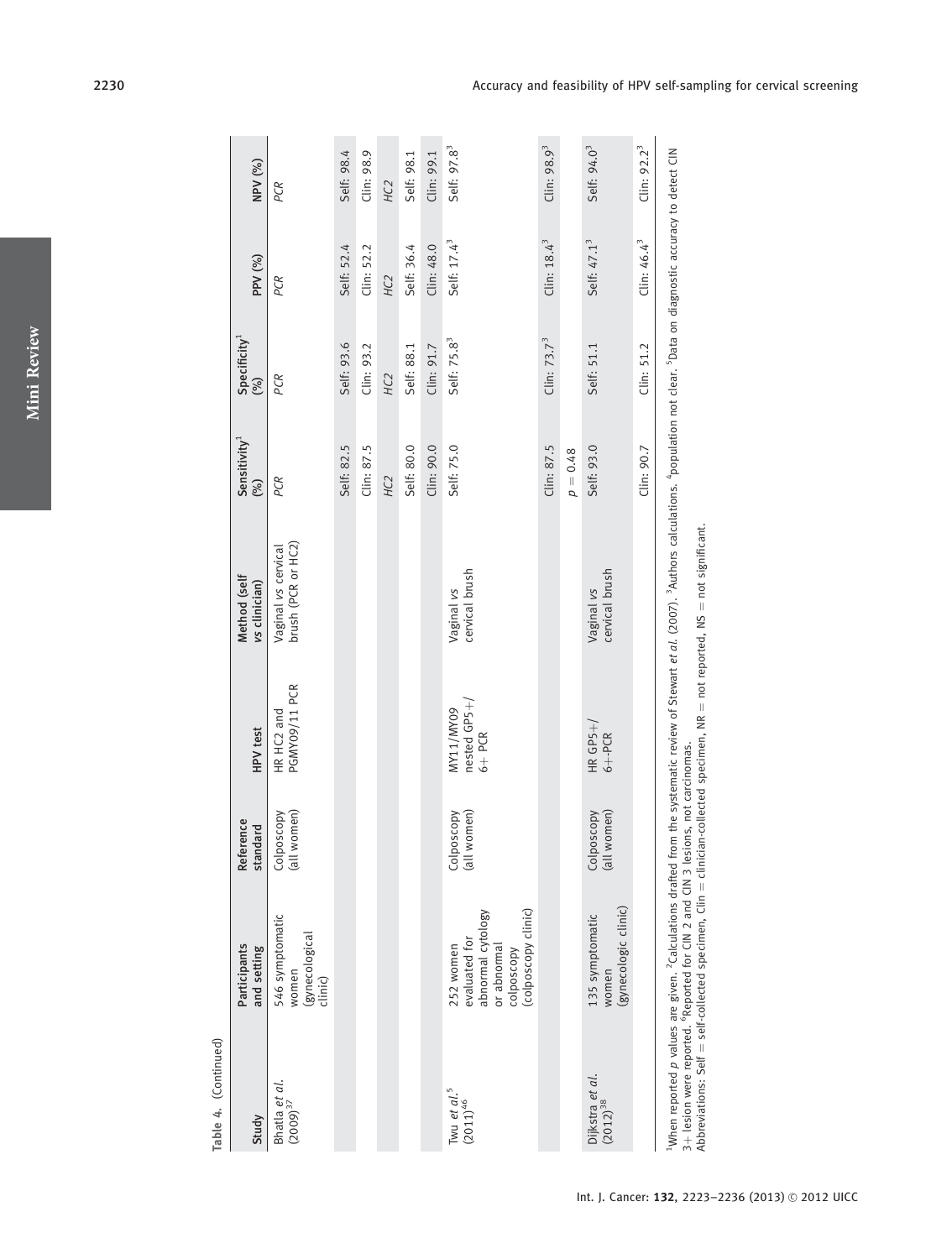|                                       | Table 5. Attendance rate by offering hrHPV self-sampling to non-attendees of cervical screening programs |                 |                                          |                                                                                                |                              |
|---------------------------------------|----------------------------------------------------------------------------------------------------------|-----------------|------------------------------------------|------------------------------------------------------------------------------------------------|------------------------------|
| Study                                 | Participants and setting                                                                                 | Age             | Study design                             | Method (self<br>vs clinician)                                                                  | Attendance rate <sup>1</sup> |
| Bais et al. (2007) <sup>14</sup>      | Developed country (NL)                                                                                   | $30 - 50$ years | Self-sampling vs<br>recall letter: 9:1   | Self-sampling (VibaBrush)<br>at home vs ecall letter<br>for cervical smear                     | Self: 34.2%                  |
|                                       | the regular screening program<br>2,830 non-responders of                                                 |                 |                                          |                                                                                                | Recall letter: 17.6%         |
|                                       |                                                                                                          |                 |                                          |                                                                                                | p < 0.001                    |
| Sanner et al. (2009) <sup>15</sup>    | Developed country (SE)                                                                                   | $30 - 58$ years | (no control group)<br>Self-sampling      | Self-sampling (Qvintip)<br>on demand                                                           | Self: 39.1%                  |
|                                       | 2,829 non-responders of the<br>regular screening program                                                 |                 |                                          |                                                                                                |                              |
| Gök et al. (2010) <sup>16</sup>       | Developed country (NL)                                                                                   | $30-60$ years   | RCT                                      | Self-sampling (Delphi<br>Screener) at home vs<br>recall letter for<br>cervical smear           | Self: 27.5%                  |
|                                       | of the<br>regular screening program<br>28,073 non-responders                                             |                 | recall letter: 99:1<br>Self-sampling vs  |                                                                                                | Recall letter: 16.6%         |
|                                       |                                                                                                          |                 |                                          |                                                                                                | p < 0.001                    |
| Gök et al. (2012) <sup>17</sup>       | Developed country (NL)                                                                                   | $30-60$ years   | RCT                                      | Self-sampling (VibaBrush)<br>at home vs recall letter<br>for cervical smear                    | Self: 30.8%                  |
|                                       | of the<br>regular screening program<br>26,409 non-responders                                             |                 | recall letter: 99:1<br>Self-sampling vs  |                                                                                                | Recall letter: 6.5%          |
|                                       |                                                                                                          |                 |                                          |                                                                                                | p < 0.001                    |
| Virtanen et al. (2011) <sup>18</sup>  | Developed country (FI)                                                                                   | $30-60$ years   | RCT                                      | Self-sampling (Delphi<br>Screener) at home vs<br>recall letter for<br>cervical smear           | Self: 29.8%                  |
|                                       | 4,160 non-responders of the<br>regular screening program                                                 |                 | recall letter: 1:2.7<br>Self-sampling vs |                                                                                                | Recall letter: 26.2%         |
|                                       |                                                                                                          |                 |                                          |                                                                                                | $\rho=0.02^2$                |
| Virtanen et al. (2011) <sup>19</sup>  | Developed country (FI)                                                                                   | $30-60$ years   | RCT                                      | recall letter for cervical smear <sup>3</sup><br>Self-sampling (Delphi<br>Screener) at home vs | Self: 31.5%                  |
|                                       | 8,699 non-responders of the<br>regular screening program                                                 |                 | recall letter: 1:2.7<br>Self-sampling vs |                                                                                                | Recall letter: 25.9%         |
|                                       |                                                                                                          |                 |                                          |                                                                                                | $p<0.001^2$                  |
| Szarewski et al. (2011) <sup>20</sup> | Developed country (GB)                                                                                   | $25 - 64$ years | RCT                                      | Self-sampling (cotton swab,<br>Qiagen) at home vs recall<br>letter for cervical smear          | Self: 10.2%                  |
|                                       |                                                                                                          |                 |                                          |                                                                                                |                              |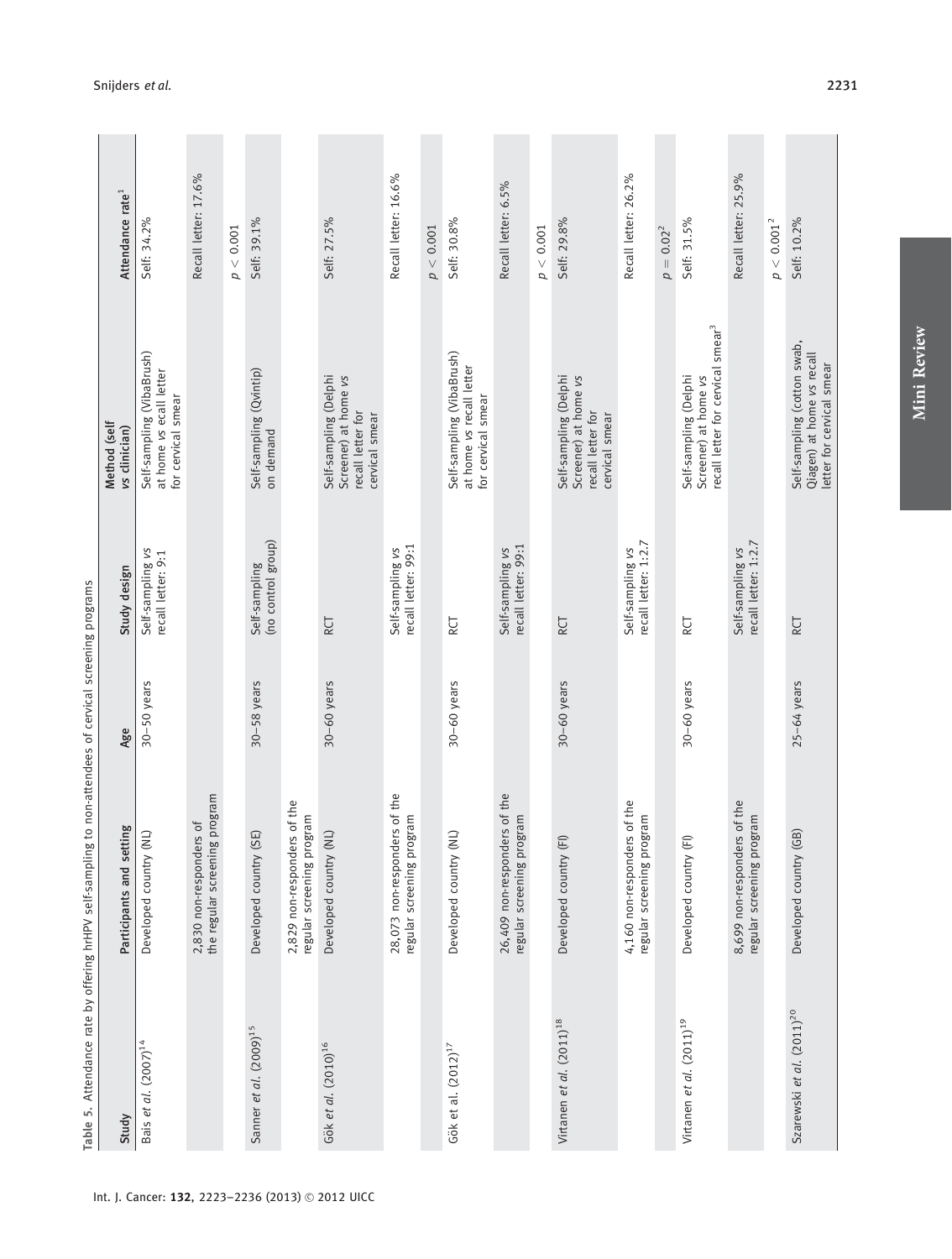Table 5. (Continued) Table 5. (Continued)

| Study                                    | Participants and setting                                                                                                                                            | Age           | Study design                                                        | Method (self<br>vs clinician)                                                                                                                                                                                            | Attendance rate <sup>1</sup>      |
|------------------------------------------|---------------------------------------------------------------------------------------------------------------------------------------------------------------------|---------------|---------------------------------------------------------------------|--------------------------------------------------------------------------------------------------------------------------------------------------------------------------------------------------------------------------|-----------------------------------|
|                                          | 3,000 non-responders of the<br>regular screening program                                                                                                            |               | Self-sampling vs<br>recall letter: 1:1                              |                                                                                                                                                                                                                          | Recall letter: 4.5%               |
|                                          |                                                                                                                                                                     |               |                                                                     |                                                                                                                                                                                                                          | p < 0.001                         |
| Giorgi Rossi et al. (2011) <sup>22</sup> | Developed country (IT)                                                                                                                                              | 35-64 years   | <b>RCT Randomly</b><br>assigned:                                    | (Delphi Screener):<br>Self-sample                                                                                                                                                                                        | Self:                             |
|                                          | 2,480 non-responders of the<br>regular screening program                                                                                                            |               | Self-sample:                                                        | 1. sent at home                                                                                                                                                                                                          | 1. sent to home<br>address: 19.6% |
|                                          |                                                                                                                                                                     |               | 1. HPV-test sent to<br>home address                                 | 2. on demand                                                                                                                                                                                                             | 2. on demand: 8.7%                |
|                                          |                                                                                                                                                                     |               | on demand<br>2. HPV-test                                            | Σ                                                                                                                                                                                                                        | Recall letter:                    |
|                                          |                                                                                                                                                                     |               | Recall-letter:                                                      | Recall-letter                                                                                                                                                                                                            | 3. Cytology clinic: 13.9%         |
|                                          |                                                                                                                                                                     |               | 3. Cytology clinic                                                  | 3. Cytology at clinic                                                                                                                                                                                                    | 4. HPV-test clinic: 14.9%         |
|                                          |                                                                                                                                                                     |               | 4. HPV-test clinic                                                  | 4. HPV-test at clinic                                                                                                                                                                                                    | p-value vs cytology clinic:       |
|                                          |                                                                                                                                                                     |               |                                                                     |                                                                                                                                                                                                                          | $p(1 \text{ vs } 3) = 0.007^2$    |
|                                          |                                                                                                                                                                     |               |                                                                     |                                                                                                                                                                                                                          | $p(2 \text{ vs } 3) = 0.004^2$    |
|                                          |                                                                                                                                                                     |               |                                                                     |                                                                                                                                                                                                                          | $p(4 \text{ vs } 3) = 0.6^2$      |
|                                          |                                                                                                                                                                     |               |                                                                     |                                                                                                                                                                                                                          | p-value vs HPV-test clinic:       |
|                                          |                                                                                                                                                                     |               |                                                                     |                                                                                                                                                                                                                          | $p(1 \text{ vs } 4) = 0.03^2$     |
|                                          |                                                                                                                                                                     |               |                                                                     |                                                                                                                                                                                                                          | $p(2 \text{ vs } 4) = 0.0006^2$   |
| Wikström et al. $(2011)^{21}$            | Developed country (SE)                                                                                                                                              | $39-60$ years | RCT                                                                 | at home vs recall letter<br>Self-sampling (Qvintip)<br>for cervical smear                                                                                                                                                | Self: 39.0%                       |
|                                          | 4,060 non-responders of the<br>regular screening program                                                                                                            |               | $(n = 2,000)$ vs<br>Self-sampling<br>$(n = 2,060)$<br>recall letter |                                                                                                                                                                                                                          | Recall letter: 9.0%               |
|                                          |                                                                                                                                                                     |               |                                                                     |                                                                                                                                                                                                                          | p < 0.001                         |
| described in this table.                 | Abbreviations: Self = self-collected specimen, NL = the Netherlands, SE = Sweden, FI = Finland, GB = United Kingdom, IT = Italy, RCT = randomized-controlled trial. |               |                                                                     | $^1$ When reported $p$ values are given. $^2$ Authors calculations (X $^2$ -test). $^3$ Data of self-sampling vs recall letter for cervical smear are given in this table (=second intervention), third intervention not |                                   |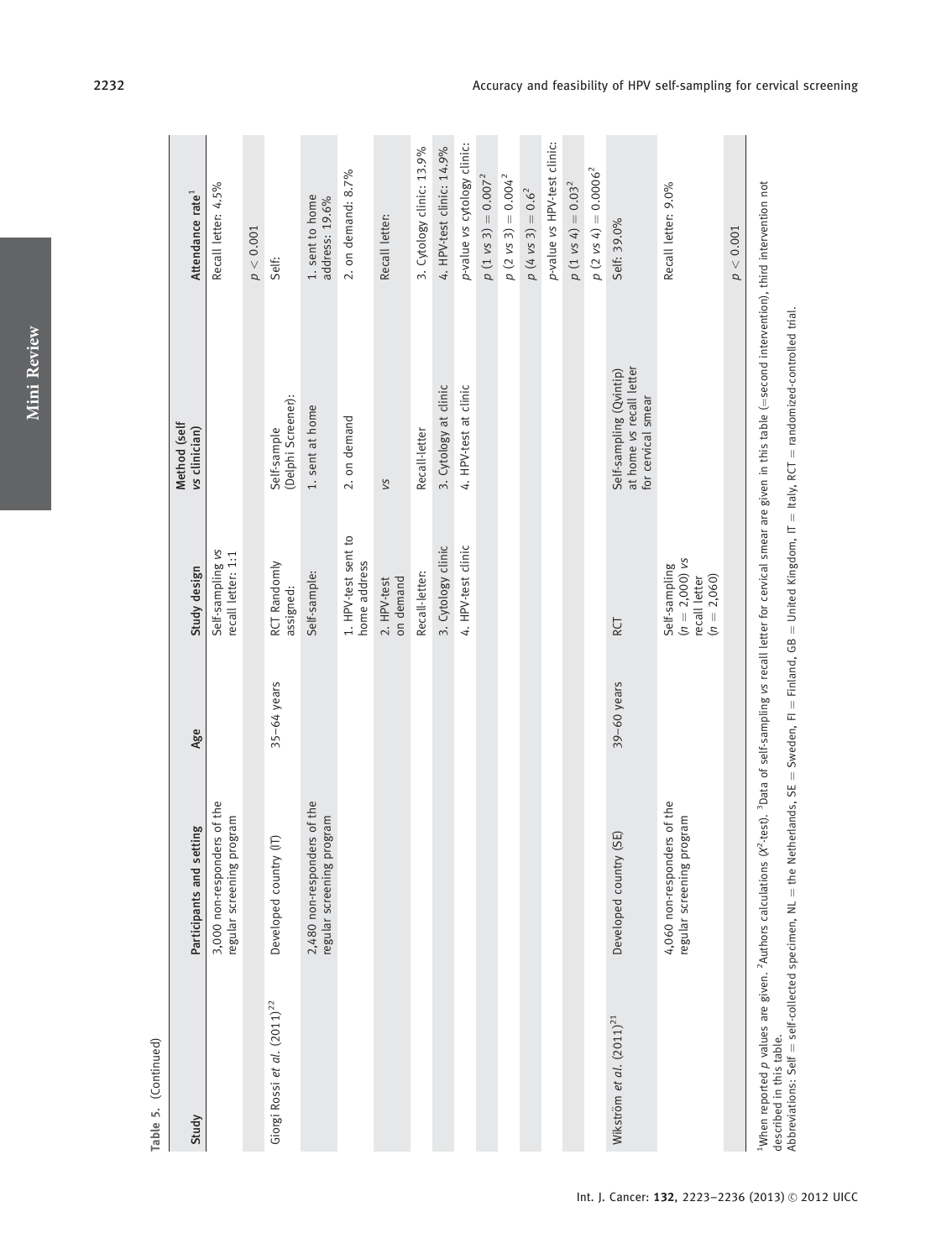#### Comparison in a screening setting

Amongst the studies performed with hrHPV Hybrid capture 2 (HC2) in which at least women with abnormal hrHPV and/ or cytology results were referred for colposcopy, Wright et  $al.^{31}$  measured CIN2+ yields in 1,365 women (with complete tests) of whom a vaginal sample with a Dacron swab and a clinician-collected cervical smear sample were tested by hrHPV HC2 and cytology, respectively. Sensitivity for CIN2+ of the hrHPV self-test (i.e., 66.1%) was equivalent to that of cytology at ASCUS (i.e., 67.9%) threshold, but higher when compared to cytology at low-grade squamous intraepithelial lesion (LSIL) as threshold (i.e., 60.7%). Specificity of the hrHPV self-test (81.4%) was lower than that of cytology at both ASCUS (86.4%) and LSIL threshold (95.9%). Salmeron et al.<sup>35</sup> compared sensitivity for CIN2+ of hrHPV HC2 on vaginal swabs with clinician-obtained cytology at ASCUS threshold and showed a higher sensitivity (71.3% versus 59.4%) but lower specificity (89.2% versus 98.3%) of the hrHPV self-test compared to cytology. Belinson et al.<sup>34</sup> compared in 8,497 women CIN2+ yield by hrHPV HC2 on a self-collected vaginal brush with cytology performed on LBC material derived from a cervical brush sample taken by a clinician 3–16 months later. Sensitivity of the hrHPV self-test exceeded that of LBC at LSIL threshold (87.5% versus 78.4%;  $p = 0.001$ ) and was similar to cytology at ASCUS threshold (*i.e.*, 88.3%;  $p = 0.815$ ). The specificity of the hrHPV self-test for CIN2+ was lower than that of LBC at both ASCUS (77.2% versus 81.2%;  $p < 0.001$ ) and LSIL threshold (93.2%). Particularly, the sensitivity of the hrHPV self-test for CIN2+ relative to that of LBC differed from that found in a previous large study performed by these investigators $33$  in which vaginal Dacron swabs instead of brush samples were collected. In the swab sample study, the hrHPV self-test had a significantly lower sensitivity for CIN2+ than LBC at the ASCUS threshold (82.6% versus 94.2%;  $p < 0.025$ ). Most likely, this difference reflects a worse performance of hrHPV HC2 on swab compared to brush samples, probably because of lower cell yields in swab samples. Recently, a pooled analysis was performed using individual patient data from five cervical screening studies in China. $47$  In total 13,140 participants were screened using LBC, visual inspection with acetic acid (VIA), physician-collected HPV testing and self-sampled HPV-testing.33,34,40 Self-sampled HPV testing had a significantly higher sensitivity (86.2% *vs.* 80.7%), but lower specificity (80.7% *vs.* 94.0%) than LBC at the ASCUS threshold for the detection of CIN2+ lesions. Szarewski et  $al.^{36}$  described the application of self-sampling with a cotton swab followed by hrHPV HC2 testing on 920 women attending routine cervical screening by conventional cytology. In this study, the sensitivity of the hrHPV self-test was similar to that of conventional cytology at a mild dyskaryosis (LSIL) threshold (both 81.0%), whereas the specificity was lower (82.0% versus 96.2%).

In a community-based, randomized equivalence trial in a low resource area in Mexico, 25,061 women were randomly allocated to one of the two interventions: HPV testing on

self-collected vaginal samples taken with a conical shaped brush at home or cytology on cervical samples taken by cytobrush and wooden spatula in a local clinic. HPV self-testing was 3.4 times more sensitive than cytology for  $CIN2+$ lesions. However, self-sampled HPV testing revealed a much higher number of false-positive results compared to cytology at the threshold ''any suspected dysplasia or cancer'' (positive predictive value (PPV): 12.2% versus  $90.5\%$ ).<sup>13</sup>

#### Comparison in a referral population

In a study on 546 women attending a gynecologic outpatient clinic, hrHPV HC2 self-test on vaginal brush samples displayed a sensitivity for  $CIN2+$  of 80.0%; for cytology on the corresponding clinician samples these figures were 77.5% and 70.0% at ASCUS and LSIL threshold, respectively. The specificity for  $CIN2+$  of self-sampled hrHPV was similar to that of cytology at ASCUS threshold (88.1% versus 87.3%).<sup>37</sup>

A good performance of hrHPV self-testing compared to cytology was also demonstrated in studies conducted with consensus hrHPV GP5+/6+-PCR. In a recent study performed on a referral population of women visiting a gynecologic outpatient clinic ( $n = 135$ ), hrHPV GP5+/6+-PCR testing on vaginal brush samples resulted in a sensitivity for  $CIN2+$  of 93.0% (specificity: 51.1%), against a sensitivity of cytology (ASCUS threshold) of 90.7% (at a specificity of  $28.3\%$ )<sup>38</sup> (unpublished results). A similar good performance of hrHPV  $GP5+/6+-PCR$  testing was earlier found in a study using cervico-vaginal self-samples collected by the Delphi screener.<sup>27</sup>

Collectively, these data indicate that hrHPV testing on self-sampled specimens is at least as, if not more, sensitive for  $CIN2$  as cytology on clinician-obtained cervical smears, though often less specific. Most likely, this specificity reduction of hrHPV tests largely reflects the detection of transient hrHPV infections and hrHPV infections which have not yet progressed to CIN2+. Moreover, in a number of studies the lower specificity of HPV self-sampling can partly also be attributed to the detection of vaginal infections (typically with low-risk HPV types that to some degree are detected by hrHPV HC2 due to cross-reactivity).<sup>48,49</sup>

Furthermore, the impression exists that the studies performed with brush-based and lavage-based self-collection devices show an increased sensitivity for CIN2+ compared to those performed with swab- or tampon-based self-collection. This argues for the use of collection methods that ensure sufficient cell yield to allow reliable HPV detection, particularly when using a non-target amplification method like HC2. The use of a clinically proven combination of self-collection device and hrHPV test should be considered to ensure sufficient clinical performance. Further research and a meta-analytic pooling may provide further evidence.

## Comparison of the Accuracy of HPV Testing on Self-Versus Clinician-Collected Samples for Detecting CIN2+

Twenty-one studies have addressed the clinical performance to detect CIN2+ of hrHPV testing on self-samples versus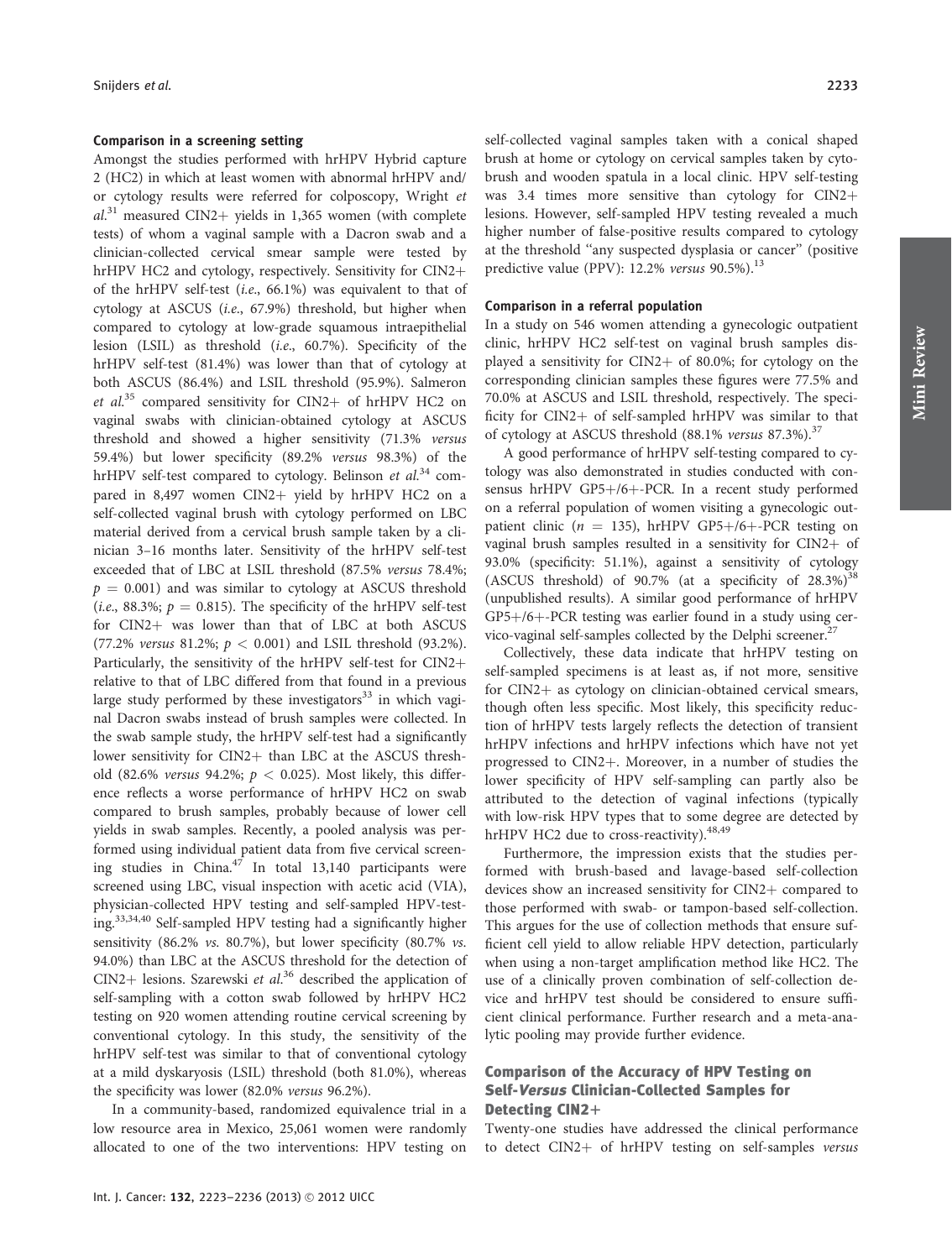Mini Review

Mini Review

clinician-taken smears. These comprise 10 studies on screening and 11 studies on referral populations, as summarized in Tables 3 and 4, respectively. Almost all studies were crosssectional, and no randomized trials have been performed thus far.

The detection of CIN2+ by hrHPV testing on self- versus clinician sampling displayed substantial variations between studies. Most studies reported the hrHPV self-test being equally or less sensitive for  $CIN2$  compared to HPV testing on clinician samples, whereas only a few studies reported a higher sensitivity for hrHPV self-sampling.<sup>38,44</sup> However, in most studies no statistical difference in clinical sensitivity of hrHPV self-test versus hrHPV testing on clinician-collected samples was found, due to the low number of  $CIN2 + \text{cases}$ . Only a few studies reported statistically different  $CIN2+$  sensitivities between hrHPV self-sampling and hrHPV testing on clinician-collected samples, i.e., a significantly higher sensitivity obtained with clinician-collected samples (Table  $3<sup>4</sup>$ ). Accordingly, a meta-analytical pooling could provide more insight in the true clinical sensitivity for  $CIN2+$  of hrHPV self-sampling relative to that of hrHPV testing on cliniciantaken cervical samples.

With respect to clinical specificity, the large majority of studies reported that the  $CIN2+$  specificity of HPV testing on self-samples was equivalent to that of clinician-samples (Tables 3 and 4). However, one must recognize the relatively low sample size of the studies in relation to specificity assessment. A slight specificity reduction in self-collected specimens could be expected given either some cross-reactivity with low-risk HPV types with hrHPV tests such as HC2, or detection of hrHPV present solely in the vagina and not associated with CIN2.40

Altogether, the data indicate that HPV testing on selfand clinician-sampled specimens is similarly sensitive with respect to CIN2+ detection. Variations in reported study results likely reflect the use of different collection devices, HPV tests and protocols. For example, in studies that reached equality in sensitivity between self- and clinician-collected samples, the same sampling device was used for selfand clinician-sampling (Table 3: Hillemanns et al.<sup>43</sup>: brushes; Holanda et al.<sup>11</sup>: brushes; Table 4: Morrison et al.<sup>42</sup>: lavages). Amongst the devices that were used in combination with HPV tests that are clinically validated for screening (i.e., HC2 or  $GP5+/6+ PCR^{50}$ , brushes and lavage-based Delphi screener tend to perform well (Table 4: Hillemanns et al.<sup>43</sup>; Brink et  $al$ <sup>27</sup> and Dijkstra et  $al$ <sup>38</sup>) whereas swabs may be more problematic. On average, a four-fold higher cell yield is obtained from Delphi lavage-based compared to brush-based collection (Verhoef et al., unpublished data). A self-sampling study performed with a cotton tip swab revealed that a substantial number of cervical cancers were missed compared to clinician sampling.<sup>39</sup> One could imagine that such swab samples collect too few cells for reliable HPV analysis.

A recent study that used two different HPV assays has revealed that also the type of HPV test can influence the clinical performance of HPV testing on self-samples.<sup>41</sup> One assay achieved equivalent CIN2+ sensitivity for self- versus physician-samples, whereas the other showed a significantly lower sensitivity with self-samples.<sup>41</sup> Therefore, for reaching clinical equivalence in terms of detecting  $CIN2+$  the right combination of self-sampler and validated hrHPV test may be important. A multivariate meta-analytical assessment would be highly beneficial in this area to provide more clear explanations for the variation in the accuracy of HPV testing in selfcollected specimens.

## Comparison of Screening Attendance by Offering Self-Sampling Versus Clinician Sampling

Because it is known that women who have not been adequately screened are at increased risk of cervical cancer,51,52 non-attendees of the regular screening program represent an important target population for improving the effectiveness of cervical screening. Self-sampling is regarded as a good alternative to facilitate the screening of women who are reluctant to participate in current screening programs. Data from recent studies indicate that compliance to screening may be improved when offering self-sampling methods for HPV testing to non-attendees.<sup>14–22</sup> An overview of nine studies reporting response rates to self-sampling amongst non-attendees is given in Table 5. Up to 39.1% (range 8.7%–39.1%) of non-attendees of the cervical screening program participated by sending a self-collected sample to the laboratory for HPV testing. In most studies response rate was significantly increased by offering self-sampling for hrHPV testing compared to a recall for regular cytology.<sup>14,16–21</sup>

However, in one Italian study a substantial decrease in participation to self-sampling was found when self-sampling was offered on demand (i.e., opt-in) compared to sending self-sampling devices directly to all non-attendees at their home address  $(8.7\%$  versus 19.6% response; Table  $5^{22}$ ). Whereas direct sending of self-samplers yielded a participation that exceeded that of a recall invitation for clinician sampling, the participation rate achieved by self-sampling on demand was clearly inferior to that of a recall clinician invitation. $22$  Hence, an opt-in approach for self-sampling is not recommended for screening non-attendees. On the other hand, in a study in Sweden in which 2,829 screening nonattendees were offered self-sampling on demand, 56.9% of the women did order a self-sampling device. Although not all these women submitted a self-sample, the response rate was still 39.1%.(Table  $5^{15}$ ) These differences in response rates, with or without opt-in, likely reflect differences between populations, for example at cultural, religious and education level.<sup>20,22</sup> Indeed, a pooled analysis of two large studies on Dutch non-responders has revealed that the response rate was related to ethnicity.<sup>53</sup> Native Dutch women showed the highest response (32.4%), and amongst immigrant women, those from developed countries responded better than those from developing countries (24.0% versus 21.1%). However, of interest was that amongst under- and never screened women who had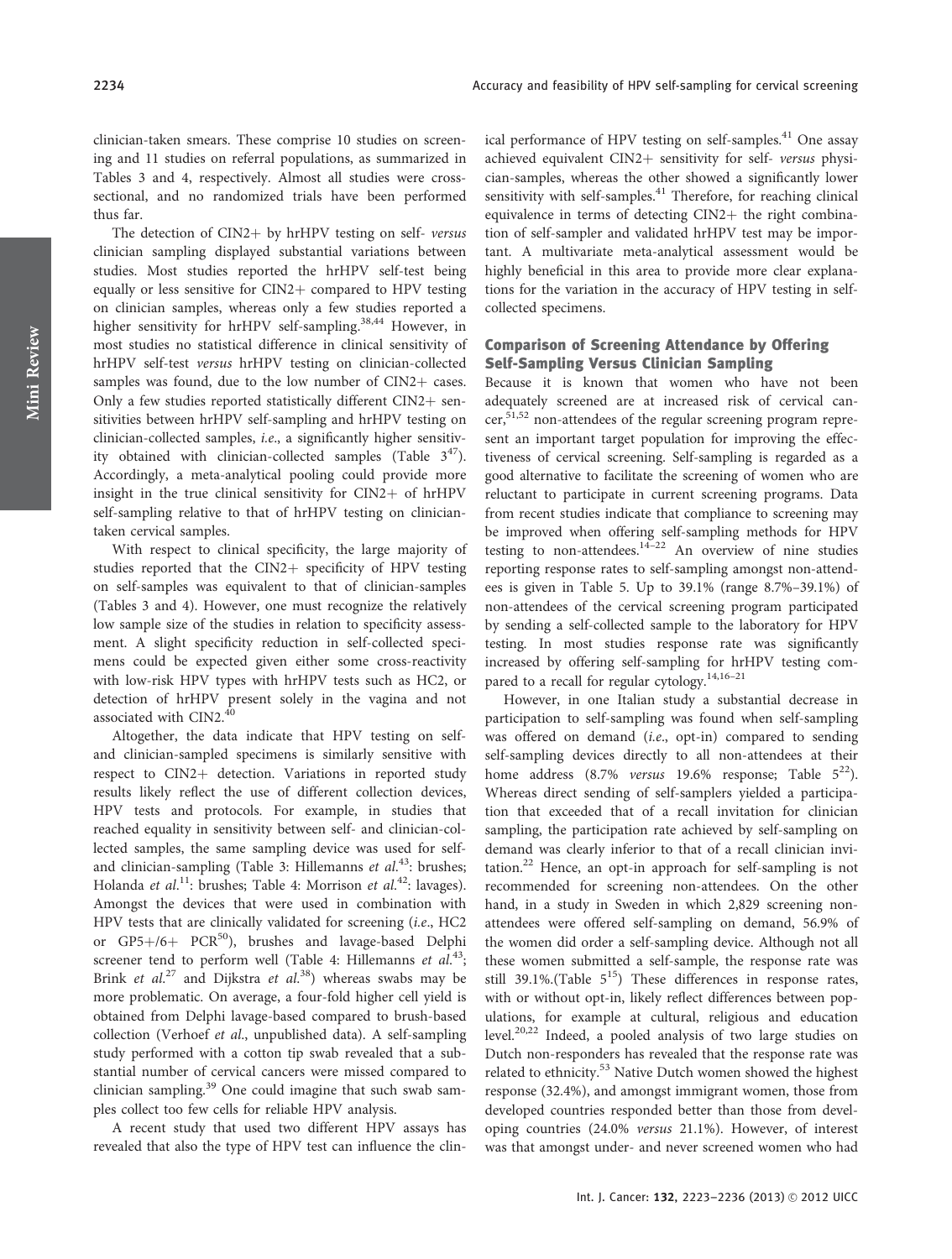been invited in two or more previous screening rounds, never screened women responded better (24.8% versus 22.6%). This may have contributed to the fact that  $CIN2$  yield of self-sampling responders was higher than those of screening participants.<sup>53</sup> Together with the fact that the majority of women included in the abovementioned self-sampling studies were  $\geq$ 30 years of age, the high rates of acceptance are promising for self-sampling as a public health option.

## Further Research

Topics of further research include ways to improve triage testing following a hrHPV-positive self-sample. Since cytomorphology on self-sampled specimens is not an option, women who tested hrHPV-positive on their self-sample are in most current protocols advised to visit a physician for a cervical smear. Although adherence at baseline to cytology triage of hrHPV-positive self-sampling women is generally high (about  $90\%$ <sup>16,17</sup>), this approach is unfeasible in under-resourced settings lacking medical services. Application of molecular triage testing (i.e., testing for the presence of  $CIN2+$  disease-related markers by molecular analysis) directly on the self-sampled specimens would be an ideal alternative to select women that need colposcopy. Pilot studies have shown that the detection of promoter hypermethylation of genes involved in cervical carcinogenesis is practicable in self-collected lavage specimens and allows the detection of cervical neoplasia<sup>54</sup> (unpublished data). Therefore, efficacy of molecular triage on self-samples is currently being evaluated against that of triage via the general practitioner (i.e., cytology on a physician-taken cervical smear) in a trial approved by the Dutch Health Council.<sup>55</sup> Molecular triage on self-samples opens the possibility for complete women-friendly cervical screening using more objective, molecular methods that are all applicable to the same self-sample.

## Conclusions

In conclusion, there is a firm basis for HPV self-sampling in cervical screening, especially in under-resourced areas lacking

## References

- 1. Arbyn M, Herbert A, Schenck U, et al. European guidelines for quality assurance in cervical cancer screening: recommendations for collecting samples for conventional and liquid-based cytology. Cytopathology 2007;18:133–9.
- 2. NHSCSP. Taking samples for cervical screening a resource pack for trainers. National Health Service Cervical Screening Programme. Sheffield: NHSCSP Publication, 2006.
- 3. Ronco G, Giorgi-Rossi P, Carozzi F, et al. Efficacy of human papillomavirus testing for the detection of invasive cervical cancers and cervical intraepithelial neoplasia: a randomised controlled trial. Lancet Oncol 2010;11:249–57.
- 4. Rijkaart DC, Berkhof J, Rozendaal L, et al. Human papillomavirus testing for the detection of high-grade cervical intraepithelial neoplasia and cancer: final results of the POBASCAM randomised controlled trial. Lancet Oncol 2012; 13:78–88.
- 5. Arbyn M, Sanjose SD, Saraiya M, et al. EUROGIN 2011 roadmap on prevention and treatment of HPV-related disease. Int J Cancer 2012;131:1969–82.
- 6. Stewart DE, Gagliardi A, Johnston M, et al. Selfcollected samples for testing of oncogenic human papillomavirus: a systematic review. J Obstet Gynaecol Can 2007;29:817–28.
- 7. Petignat P, Faltin DL, Bruchim I, et al. Are selfcollected samples comparable to physiciancollected cervical specimens for human papillomavirus DNA testing? A systematic review and meta-analysis. Gynecol Oncol 2007; 105:530–5.
- 8. Khanna N, Mishra SI, Tian G, et al. Human papillomavirus detection in self-collected vaginal specimens and matched clinician-collected cervical specimens. Int J Gynecol Cancer 2007;17:615-22.
- 9. Huynh J, Howard M, Lytwyn A. Self-collection for vaginal human papillomavirus testing: systematic

medical services and for women who are reluctant to participate in screening programs to improve screening coverage and acceptability. This updated comprehensive review of the literature also shows that HPV self-sampling is a promising alternative for screening on clinician samples and improves screening participation rates among non-responders.

HrHPV testing on self-samples appeared at least as sensitive for  $CIN2$  as cytology or hrHPV detection on clinician-obtained cervical samples, though often less specific. This specificity reduction can be tackled by application of proper triage methods, ideally applicable to the self-sampled specimens. The impression exists that the studies performed with brush- and lavage-based self-collection devices show an increased sensitivity for  $CIN2$  compared to those performed with swab samples, arguing for the use of collection methods that ensure sufficient cell yield for reliable hrHPV detection. For reaching clinical equivalence in terms of detecting  $CIN2+$  between clinician-collection and self-collection, a certified combination of self-sampler and validated hrHPV test is important. Further data from a meta-analytic pooling will be helpful here. In conclusion, HPV self-sampling appears to be an attractive alternative to screening by clinicians.

#### Acknowledgements

M.A., C.J.L.M.M. and P.J.F.S. received financial support from: the European Commission through the PREHDICT Network, coordinated by the VU University Medical Center Amsterdam (the Netherlands). M.A. is also funded by DG SANCO (Luxembourg, Grand-Duchy of Luxembourg) through the ECCG (European Cooperation on development and implementation of Cancer screening and prevention Guidelines, via IARC, Lyon, France), The Belgian Foundation Against Cancer, Brussels, Belgium; and The Gynaecological Cancer Cochrane Review Collaboration (Bath, United Kingdom). PJFS has occasionally served as scientific adviser for Roche, Gen-Probe and GSK. CJLMM is in the scientific board of Qiagen and has occasionally served as scientific adviser for GSK, Merck and Roche. DAMH has occasionally been an invited speaker by Roche and Qiagen. PJFS, DAMH and CJLMM hold shares in Self-Screen, a spin-off company of the VU University medical center.

> review of studies asking women their perceptions. J Low Genit Tract Dis 2010;14:356–62.

- 10. Igidbashian S, Boveri S, Spolti N, et al. Selfcollected human papillomavirus testing acceptability: comparison of two self-sampling modalities. J Womens Health (Larchmt) 2011;20: 397–402.
- 11. Holanda F, Jr, Castelo A, Veras TM, et al. Primary screening for cervical cancer through self sampling. Int J Gynaecol Obstet 2006;95: 179–84.
- 12. Qiao YL, Sellors JW, Eder PS, et al. A new HPV-DNA test for cervical-cancer screening in developing regions: a cross-sectional study of clinical accuracy in rural China. Lancet Oncol 2008;9:929–36.
- 13. Lazcano-Ponce E, Lorincz AT, Cruz-Valdez A, et al. Self-collection of vaginal specimens for human papillomavirus testing in cervical cancer prevention (MARCH): a community-based